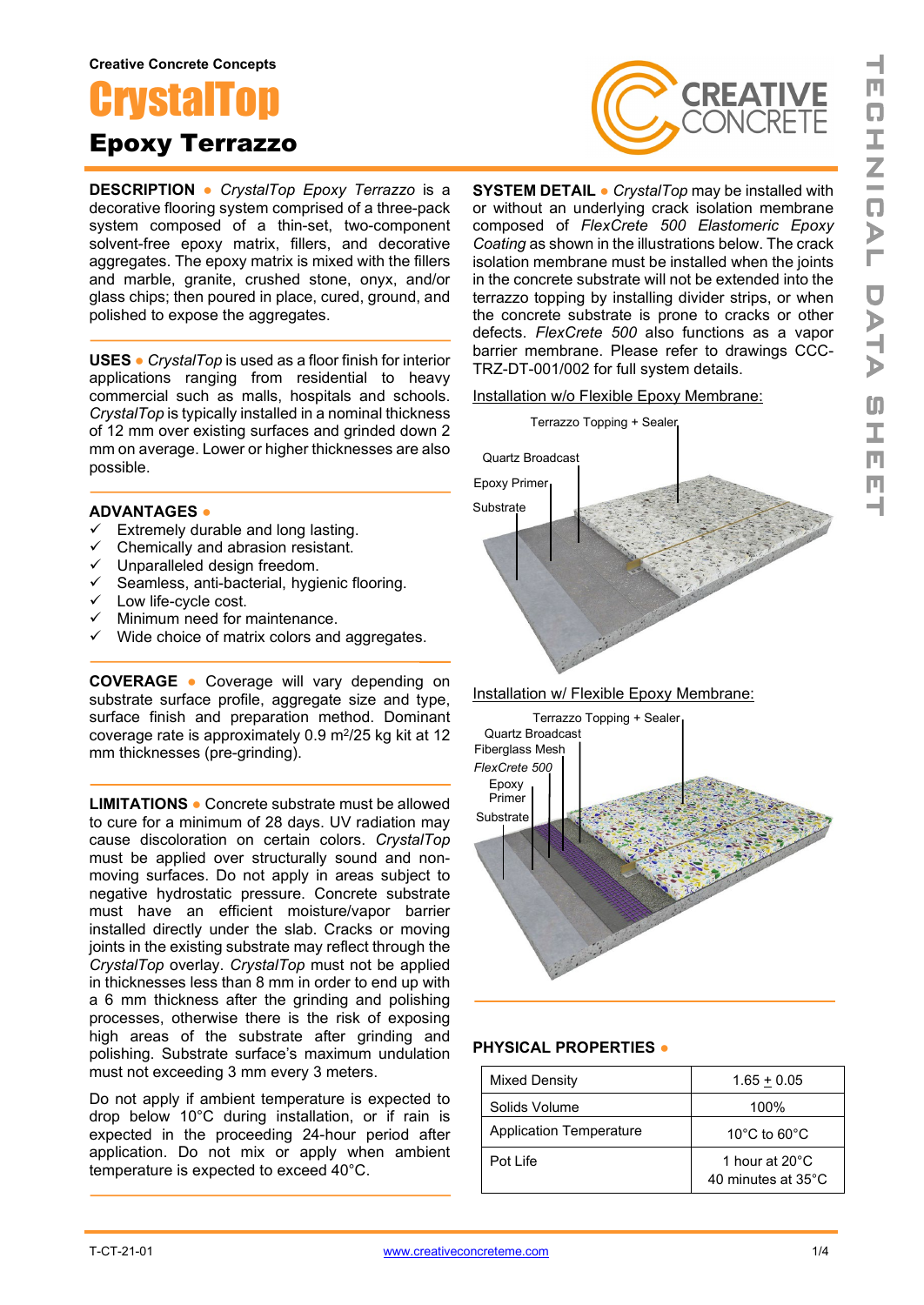# CrystalTop Epoxy Terrazzo



| Tack Free Time   | 4-5 hours at $20^{\circ}$ C<br>3-4 hours at 35°C |
|------------------|--------------------------------------------------|
| Initial Hardness | 24 hours at 20°C<br>16 hours at $35^{\circ}$ C   |

Neat Resin Properties:

| Shore D Hardness ASTM D<br>2240                     | 74                      |
|-----------------------------------------------------|-------------------------|
| <b>Compressive Strength ASTM</b><br>D 695:02        | 88.9 N/mm <sup>2</sup>  |
| Tensile Strength ASTM D 638                         | 24.5 $N/mm^2$           |
| Elongation ASTM D 638                               | 35.6%                   |
| Pull Off Strength ASTM D<br>4541:95                 | $3.6$ N/mm <sup>2</sup> |
| Flexural Strength ASTM D 790                        | 50.5 $N/mm^2$           |
| <b>Flexural Modulus of Elasticity</b><br>ASTM D 790 | 568 MPa                 |

System Properties w/ Clear Glass Aggregates:

| Shore D Hardness ASTM D<br>2240                                           | 65                                       |
|---------------------------------------------------------------------------|------------------------------------------|
| <b>Compressive Strength ASTM</b><br>D 695:02                              | $86.2$ N/mm <sup>2</sup> + 5             |
| Tensile Strength ASTM D 638                                               | 16.6 $N/mm^2$                            |
| Elongation ASTM D 638                                                     | 12%                                      |
| Pull Off Strength ASTM<br>D<br>4541:95 (w/ epoxy primer +<br>silica sand) | 4.3 $N/mm2$<br>(Concrete failure)        |
| Flexural Strength ASTM C 580                                              | 24.1 N/mm <sup>2</sup>                   |
| <b>Flexural Modulus of Elasticity</b><br>ASTM C 580                       | 10.2 Gpa                                 |
| <b>Impact Resistance</b><br>(ISO 6272)                                    | No sign of cracking to<br>1000 mm height |
| Water Permeability (DIN 1048)                                             | Nil                                      |
| <b>Water Vapor Transmission</b><br>(ASTM E96-95)                          | Nil                                      |
| Abrasion Resistance (ASTM D<br>4060)                                      | 0.03 g loss per 1000<br>cycles           |
| Volatile Organic Compound<br>(USEPA 24)                                   | None detected                            |
| Indentation (MIL-D-3134 F<br>4.7.4), 150 kg/cm <sup>2</sup> for 30 min.   | No indentation<br>observed               |
| Critical Radiant of Flux (ASTM<br>E648                                    | < 1.0                                    |
| <b>Resistance to Elevated</b><br>Temperature (MIL D3134F)                 | No slip or flow $@$<br>$70^{\circ}$ C    |
| Coefficient of Thermal<br>Expansion (ASTM D 696)                          | $3.9 \times 10^{-6}$                     |
| Flammability (BS EN ISO<br>11925-2)                                       | Non-flammable                            |

**CHEMICAL RESISTANCE ●** The sealer coat on the surface of *CrystalTop* provides additional chemical and stain resistance. CCC sealers have been thoroughly tested for chemical resistance per ASTM

D 1308 procedures; please refer to the technical data sheet of the chosen sealer coat for more information.

**SURFACE PREPARATION ●** All bases must be fully cured for a minimum of 28 days, sufficiently rigid, and clean of any surface contamination such as oil, dirt, grease, coatings, curing compounds, and laitance that may prevent proper adhesion. The use of curing agents or additives could prevent bonding of the overlay to the substrate. Dense, smooth surfaces, and those retaining excessive amount of form release agent can cause delamination from the base. Any painted or coated surfaces should be sandblasted and/or pressure washed to remove existing coatings. Use of detergents or soap is not recommended as they may leave a film that can cause bonding failure. The substrate should also be visibly dry. Concrete slabs, on or below grade, must have an efficient moisture/vapor barrier placed by the general contractor directly under the slab.

The concrete substrate should have a steel trowel finish. The surface should be prepared mechanically by grinding or shot blasting to achieve a rough profile and remove laitance, curing agents, or contaminants.

INSURE THAT THE SURFACE MAXIMUM VARIATION DOES NOT EXCEED 3 MM EVERY 3 METERS. Use mechanical grinding along with patching to achieve the required surface level. Use only epoxy based products for patching such as *MortCrete 3000 Multi-purpose Epoxy Mortar* and/or *EpoCrete 5000 Epoxy Screed*; do not use cementbased patching products of any sort.

Damaged areas, surface irregularities, and cracks must be repaired with *MortCrete 3000 Multi-Purpose Epoxy Mortar* prior to application of the primer. Remove all unsound concrete. Patches shall be flush with the surrounding surface and shall match the texture of existing surfaces.

Surrounding areas should be covered and protected from material spills and equipment contact. Rope off work area, remove surrounding vehicles, and close off to traffic.

**DIVIDER STRIPS ●** If a crack isolation membrane will not be sued, it is recommended to place divider strips precisely over concrete control joints, expansion joints, and at termination joints. For expansion joints or wide joints, place two divider strips back-to-back. Dividers must also be used to separate different colors or as design accents, which act as decorative elements and do not function as crack preventers. If the design calls out for a joint-free look where a control joint in the concrete coexists, use of a divider strip may be negated by covering the control joint with a mesh and flexible epoxy coating (*FlexCrete 500*). For additional assurance against reflective cracking into the terrazzo layer or if the concrete doesn't have well laid out control joints, it is recommended to place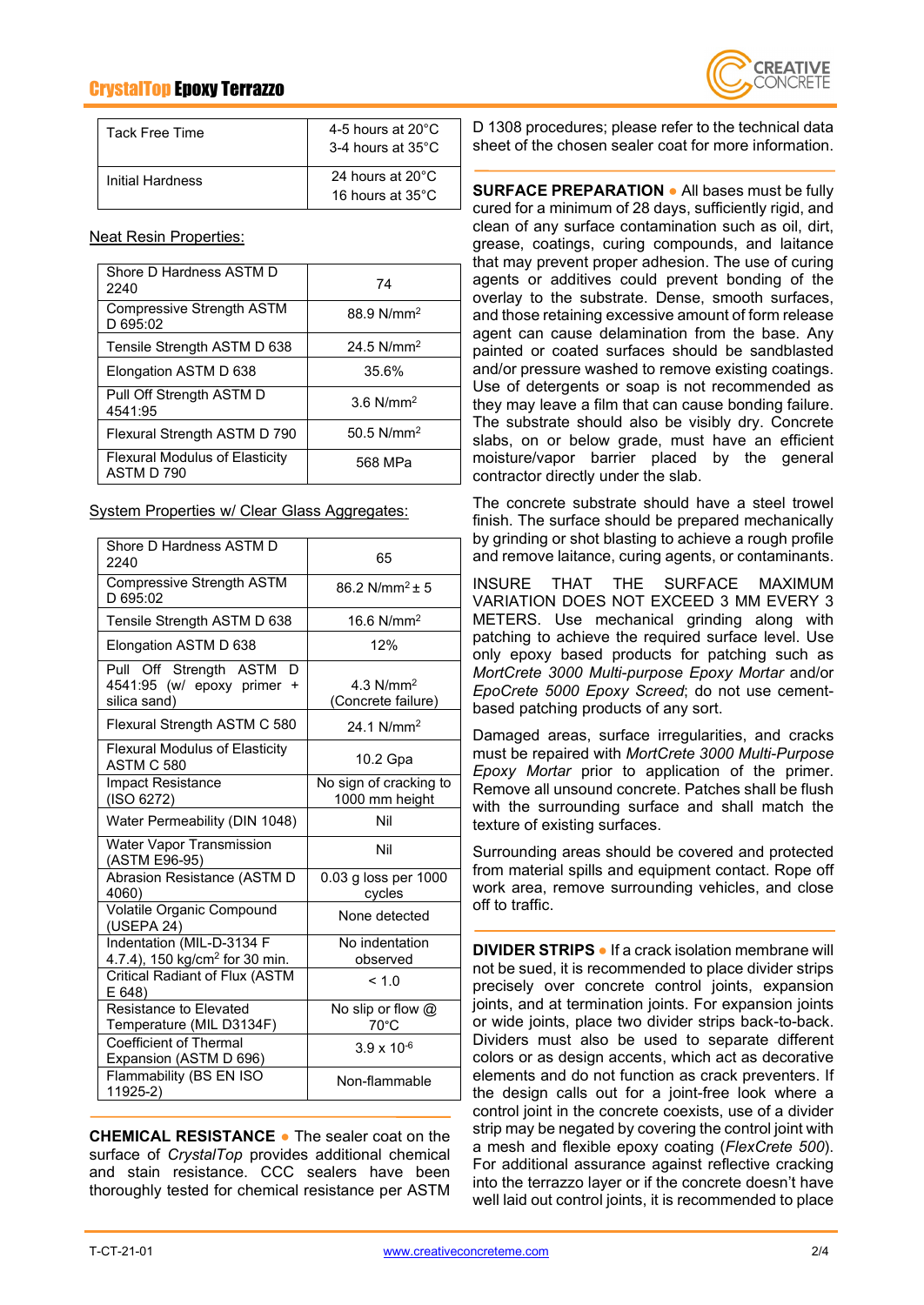### CrystalTop Epoxy Terrazzo



the flexible membrane over the entire concrete surface with fiber glass mesh embedded into the coating (see below for additional details). Divider strips are available in a variety of sizes and shapes; most common are L-angled strips in zinc or brass.

The strips must be securely and permanently fastened to the substrate with a high-strength epoxy adhesive; mechanical fasteners may also be used for additional security. When using standard type strips (non-L-angled), saw-cut at least 10 mm deep grooves wherever a design element exists or at the end of a designated pour. Blast the groove with an air gun, and remove all the dust. Fasten the strips in the groove with a fast setting epoxy compound while making sure the top of the strip is at the level of the intended application thickness. It is recommended that the divider strips be installed such that their top is at the pre-grinding level, so that they provide a level guide for casting the terrazzo overlay.

**SURFACE PRIMING ●** The surface must first be primed with *EpoPrime EP Epoxy Floor Primer* in order to unify the surface absorption and enhance bonding. Please refer to the relevant CCC data sheet for application instructions of the primer. Priming the concrete surface is not necessary if an epoxy crack isolation membrane with silica sand aggregates will be installed as outlined below.

**FLEXIBLE MEMBRANE (OPTIONAL) ●** Cracks or movement in the substrate will translate directly through the overlay surface. Therefore, if extensive substrate cracking and movement are anticipated, the substrate may be coated with *FlexCrete 500 Epoxy Polysulfide Coating*. Imbed a high quality fiberglass mesh in the *FlexCrete 500* coating such as *ShieldCrete SD* 125 g mesh or *InsuCrete Standard* 160 g mesh. Use a trowel or roll to spread the *FlexCrete 500* over the fiberglass mesh. DO NOT THICKEN; the *FlexCrete 500* coating should be just thick enough to cover the mesh. For additional thickness, apply subsequent coatings after the first coat has adequately cured. While the *FlexCrete 500* coating is still wet, sprinkle coarse silica sand aggregates on the surface for good mechanical keying. Brush and vacuum off any loose silica aggregates the next day after the epoxy coating has cured. Please consult the relevant CCC data sheet for application instructions.

**MIXING ●** *CrystalTop* is composed of three packs consisting of the epoxy resin (part A), epoxy hardener (part B), and aggregates with fillers (part C – the fillers are packed in plastic bag inside the pail containing the aggregates), which must be mixed in the exact sequence prescribed. First mix the contents of the resin container (part A) for a few minutes by mechanical means to re-disperse the pigment. The entire contents of the hardener container (Pack B)

must then be poured into the resin container (Pack A) and the two components mixed thoroughly for at least 3 minutes. Use a heavy duty slow speed power drill with a jiffy mixing blade. Mix the two components in the quantities supplied taking care to ensure hardener container is scraped clean. Do not add solvent thinners at any time. After the hardener and resin have been mixed thoroughly, add to the aggregates and fillers (Pack C) while mixing. Continue mixing for another two to three minutes while moving the mixer horizontally and vertically around the mixing pail to insure thorough mixing. For best results, use of a drum mixer is highly recommended.

**APPLICATION ●** Application temperatures should be between 10°C and 40°C. It is highly recommended to test a small area to ensure bonding ability and<br>satisfaction of appearance before complete satisfaction of appearance before complete application.

*CrystalTop* is installed in nominal thicknesses of 10 or 12 mm (other thicknesses are possible upon special request). *CrystalTop* must be applied on a surface primed and prepared as outlined above. If a crack isolation membrane with silica aggregates is not installed first, the terrazzo mix must be installed on the primer while it is still tacky. Pour the homogeneous *CrystalTop* mix and spread using a rake and a lightweight aluminum screed to a thickness at least 2 mm greater than the desired final thickness after grinding and polishing. The mix should just slightly top or be at the level of the divider strips. Generally, allow 1-2 mm to be removed by the grinding process. Smooth out the surface immediately with a steel trowel to as flat a surface as possible. Insure that all voids and corners formed by the design elements are completely filled by the mix. The topping must be left to cure for a minimum of 24 hours at 25°C before any grinding or polishing; lower temperatures will require longer curing times.

**GRINDING & POLISHING ●** Grinding must not take place before the topping has been allowed to cure for a minimum of 24 hours at 25°C – longer curing times would be required at lower ambient temperatures. Use only the highest quality diamond tools and professional, multi-head, floor grinding machines for good leveling and finish.

Start grinding with coarse metal bond diamond tool; 40 grit is usually a good starting point. Always grind progressively through all the pads to the finest. Jumping from a very coarse pad to a much finer pad or skipping stages will not remove the scratch marks left by the previous step. A good rule of thumb is to no more than double the grit number with each successive polishing step; for example, the following grit number sequence could be used: 40, 80, 150, 200, 400. The initial grinding stages with metal-bond